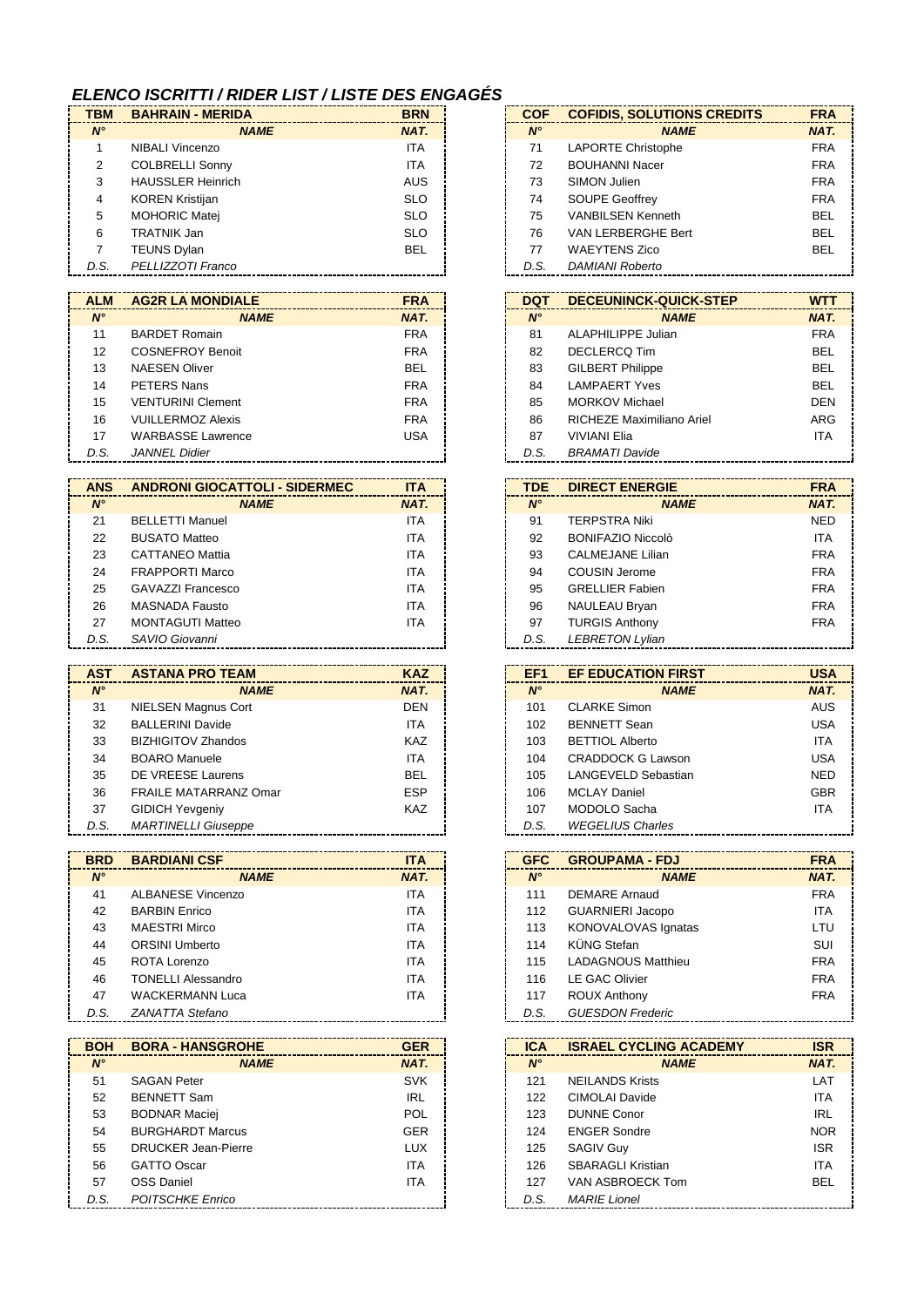| <b>CPT</b>  | <b>CCC TEAM</b>              | <b>POL</b> |
|-------------|------------------------------|------------|
| $N^{\circ}$ | <b>NAME</b>                  | NAT.       |
| 61          | VAN AVERMAET Greg            | <b>BEL</b> |
| 62          | <b>PAUWELS Serge</b>         | <b>BEL</b> |
| 63          | <b>SCHAER Michael</b>        | <b>SUI</b> |
| 64          | VAN HOECKE Gijs              | <b>BEL</b> |
| 65          | VAN HOOYDONCK Nathan         | <b>BEL</b> |
| 66          | VENTOSO ALBERDI Francisco Jo | <b>ESP</b> |
| 67          | WISNIOWSKI Lukasz            | <b>POL</b> |
| D.S.        | <b>BALDATO Fabio</b>         |            |

| <b>MTS</b>  | <b>MITCHELTON - SCOTT</b>      | <b>AUS</b> |
|-------------|--------------------------------|------------|
| $N^{\circ}$ | <b>NAME</b>                    | NAT.       |
| 141         | <b>TRENTIN Matteo</b>          | <b>ITA</b> |
| 142         | ALBASINI Michael               | <b>SUI</b> |
| 143         | <b>BEWLEY Sam</b>              | <b>NZL</b> |
| 144         | <b>HEPBURN Michael</b>         | <b>AUS</b> |
| 145         | <b>IMPEY Daryl</b>             | <b>RSA</b> |
| 146         | <b>JUUL JENSEN Christopher</b> | <b>DEN</b> |
| 147         | <b>MEZGEC Luka</b>             | <b>SLO</b> |
| D.S.        | <b>WHITE Matthew</b>           |            |
|             |                                |            |

| <b>MOV</b>  | <b>MOVISTAR TEAM</b>          | <b>ESP</b> | <b>SKY</b>  | <b>TEAM SKY</b>         | <b>GBR</b> |
|-------------|-------------------------------|------------|-------------|-------------------------|------------|
| $N^{\circ}$ | <b>NAME</b>                   | NAT.       | $N^{\circ}$ | <b>NAME</b>             | NAT.       |
| 151         | <b>VALVERDE Alejandro</b>     | <b>ESP</b> | 211         | <b>MOSCON Gianni</b>    | <b>ITA</b> |
| 152         | <b>BARBERO Carlos</b>         | <b>ESP</b> | 212         | <b>BASSO Leonardo</b>   | <b>ITA</b> |
| 153         | <b>BENNATI Daniele</b>        | <b>ITA</b> | 213         | <b>DOULL Owain</b>      | <b>GBR</b> |
| 154         | <b>BETANCUR Carlos</b>        | COL        | 214         | <b>KNEES Christian</b>  | <b>GER</b> |
| 155         | MAS BONET Luis Guillermo      | <b>ESP</b> | 215         | <b>PUCCIO Salvatore</b> | <b>ITA</b> |
| 156         | <b>PRADES REVERTER Eduard</b> | <b>ESP</b> | 216         | <b>ROWE Luke</b>        | <b>GBR</b> |
| 157         | ROELANDTS Jurgen              | <b>BEL</b> | 217         | STANNARD lan            | <b>GBR</b> |
| D.S.        | <b>SCIANDRI Maximilian</b>    |            | D.S.        | <b>TOSATTO Matteo</b>   |            |

| <b>NSK</b>  | <b>NERI SOTTOLI SELLE ITALIA KTM</b> | <b>ITA</b> | <b>SUN</b>  | <b>TEAM SUNWEB</b>           | <b>GER</b> |
|-------------|--------------------------------------|------------|-------------|------------------------------|------------|
| $N^{\circ}$ | <b>NAME</b>                          | NAT.       | $N^{\circ}$ | <b>NAME</b>                  | NAT.       |
| 161         | VISCONTI Giovanni                    | <b>ITA</b> | 221         | <b>MATTHEWS Michael</b>      | AUS        |
| 162         | <b>BONGIORNO Manuel</b>              | <b>ITA</b> | 222         | <b>CURVERS Roy</b>           | <b>NED</b> |
| 163         | <b>MARENGO Alberto</b>               | <b>ITA</b> | 223         | <b>DUMOULIN Tom</b>          | <b>NED</b> |
| 164         | <b>PACIONI Luca</b>                  | <b>ITA</b> | 224         | <b>HIRSCHI Marc</b>          | SUI        |
| 165         | RAGGIO Luca                          | <b>ITA</b> | 225         | <b>KRAGH ANDERSEN Soeren</b> | <b>DEN</b> |
| 166         | SCHÖNBERGER Sebastian                | <b>AUT</b> | 226         | <b>ROCHE Nicolas</b>         | IRL        |
| 167         | <b>VELASCO Simone</b>                | <b>ITA</b> | 227         | <b>PEDERSEN Casper</b>       | <b>DEN</b> |
| D.S.        | SCINTO Luca                          |            | D.S.        | <b>ROBERTS Luke</b>          |            |

| <b>TDD</b>  | <b>TEAM DIMENSION DATA</b>         | <b>RSA</b> |
|-------------|------------------------------------|------------|
| $N^{\circ}$ | <b>NAME</b>                        | NAT.       |
| 171         | <b>KREUZIGER Roman</b>             | <b>CZE</b> |
| 172         | <b>CUMMINGS Stephen</b>            | <b>GBR</b> |
| 173         | <b>EISEL Bernhard</b>              | <b>AUT</b> |
| 174         | GASPAROTTO Enrico                  | <b>ITA</b> |
| 175         | <b>JANSE VAN RENSBURG Reinardt</b> | <b>RSA</b> |
| 176         | NIZZOLO Giacomo                    | <b>ITA</b> |
| 177         | <b>SLAGTER Tom-Jelte</b>           | NED.       |
| D.S.        | <b>ALDAG Rolf</b>                  |            |

| <b>TEAM JUMBO - VISMA</b> | <b>NED</b> | <b>UAD</b>  | <b>UAE TEAM EMIRATES</b>       |
|---------------------------|------------|-------------|--------------------------------|
| <b>NAME</b>               | NAT.       | $N^{\circ}$ | <b>NAME</b>                    |
| <b>GROENEWEGEN Dylan</b>  | <b>NED</b> | 241         | <b>KRISTOFF Alexander</b>      |
| <b>BOUWMAN Koen</b>       | <b>NED</b> | 242         | BYSTRØM Sven Erik              |
| <b>POWLESS Neilson</b>    | <b>USA</b> | 243         | <b>GAVIRIA RENDON Fernando</b> |
| <b>TEUNISSEN Mike</b>     | <b>NED</b> | 244         | <b>MARCATO Marco</b>           |
| VAN AERT Wout             | <b>BEL</b> | 245         | <b>PHILIPSEN Jasper</b>        |
| VAN EMDEN Jos             | <b>NED</b> | 246         | <b>TROIA Oliviero</b>          |
| VAN POPPEL Danny          | <b>NED</b> | 247         | <b>ULISSI Diego</b>            |
| <b>BOVEN Jan</b>          |            | D.S.        | FERNANDEZ RODRIGUEZ, Jose A    |
|                           |            |             |                                |

| <b>LTS</b>  | <b>LOTTO SOUDAL</b>      | <b>BEL</b> |
|-------------|--------------------------|------------|
| $N^{\circ}$ | <b>NAME</b>              | NAT.       |
| 131         | <b>EWAN Caleb</b>        | AUS        |
| 132         | <b>HANSEN Adam James</b> | AUS        |
| 133         | <b>KEUKELEIRE Jens</b>   | <b>BEL</b> |
| 134         | <b>KLUGE Roger</b>       | <b>GER</b> |
| 135         | <b>MAES Nikolas</b>      | <b>BEL</b> |
| 136         | <b>MARCZYNSKI Tomasz</b> | POL        |
| 137         | VAN DER SANDE Tosh       | BEL        |
| D.S.        | <b>FRISON Herman</b>     |            |

| TNN         | <b>TEAM NOVO NORDISK</b> | <b>USA</b> |
|-------------|--------------------------|------------|
| $N^{\circ}$ | <b>NAME</b>              | NAT.       |
| 201         | <b>BRAND Sam</b>         | <b>GBR</b> |
| 202         | CALABRIA Fabio           | AUS        |
| 203         | KUSZTOR Péter            | HUN        |
| 204         | LOZANO RIBA David        | ESP        |
| 205         | PFRON Andrea             | <b>ITA</b> |
| 206         | <b>PI ANFT Charles</b>   | <b>FRA</b> |
| 207         | POLI Umberto             | <b>ITA</b> |
| D.S.        | PODENZANA Massimo        |            |

| SKY         | <b>TEAM SKY</b>         | <b>GBR</b> |
|-------------|-------------------------|------------|
| $N^{\circ}$ | <b>NAME</b>             | NAT.       |
| 211         | MOSCON Gianni           | <b>ITA</b> |
| 212         | <b>BASSO Leonardo</b>   | <b>ITA</b> |
| 213         | <b>DOULL Owain</b>      | <b>GBR</b> |
| 214         | <b>KNEES Christian</b>  | <b>GER</b> |
| 215         | <b>PUCCIO Salvatore</b> | <b>ITA</b> |
| 216         | <b>ROWE Luke</b>        | <b>GBR</b> |
| 217         | STANNARD lan            | <b>GBR</b> |
| D.S.        | TOSATTO Matteo          |            |

| <b>SUN</b>  | <b>TEAM SUNWEB</b>           | <b>GER</b> |
|-------------|------------------------------|------------|
| $N^{\circ}$ | <b>NAME</b>                  | NAT.       |
| 221         | <b>MATTHEWS Michael</b>      | AUS        |
| 222         | <b>CURVERS Roy</b>           | <b>NED</b> |
| 223         | <b>DUMOULIN Tom</b>          | <b>NED</b> |
| 224         | <b>HIRSCHI Marc</b>          | SUI        |
| 225         | <b>KRAGH ANDERSEN Soeren</b> | <b>DEN</b> |
| 226         | ROCHE Nicolas                | <b>IRL</b> |
| 227         | <b>PEDERSEN Casper</b>       | <b>DEN</b> |
| D.S.        | <b>ROBERTS Luke</b>          |            |

| <b>TFS</b>  | <b>TREK - SEGAFREDO</b> | <b>USA</b> |
|-------------|-------------------------|------------|
| $N^{\circ}$ | <b>NAME</b>             | NAT.       |
| 231         | DEGENKOLB John          | GER        |
| 232         | DE KORT Koen            | <b>NED</b> |
| 233         | <b>FELLINE Fabio</b>    | <b>ITA</b> |
| 234         | <b>MULLEN Ryan</b>      | <b>IRL</b> |
| 235         | <b>SKUJINS Toms</b>     | LAT        |
| 236         | <b>STUYVEN Jasper</b>   | <b>BEL</b> |
| 237         | <b>THEUNS Edward</b>    | <b>BEL</b> |
| D.S.        | DE JONGH Steven         |            |

| <b>UAD</b>  | <b>UAE TEAM EMIRATES</b>       | <b>UAE</b> |
|-------------|--------------------------------|------------|
| $N^{\circ}$ | <b>NAME</b>                    | NAT.       |
| 241         | <b>KRISTOFF Alexander</b>      | <b>NOR</b> |
| 242         | BYSTRØM Sven Erik              | <b>NOR</b> |
| 243         | <b>GAVIRIA RENDON Fernando</b> | COL        |
| 244         | <b>MARCATO Marco</b>           | <b>ITA</b> |
| 245         | <b>PHILIPSEN Jasper</b>        | BEL        |
| 246         | <b>TROIA Oliviero</b>          | <b>ITA</b> |
| 247         | <b>ULISSI Diego</b>            | ITA        |
| D.S.        | FERNANDEZ RODRIGUEZ, Jose A    |            |